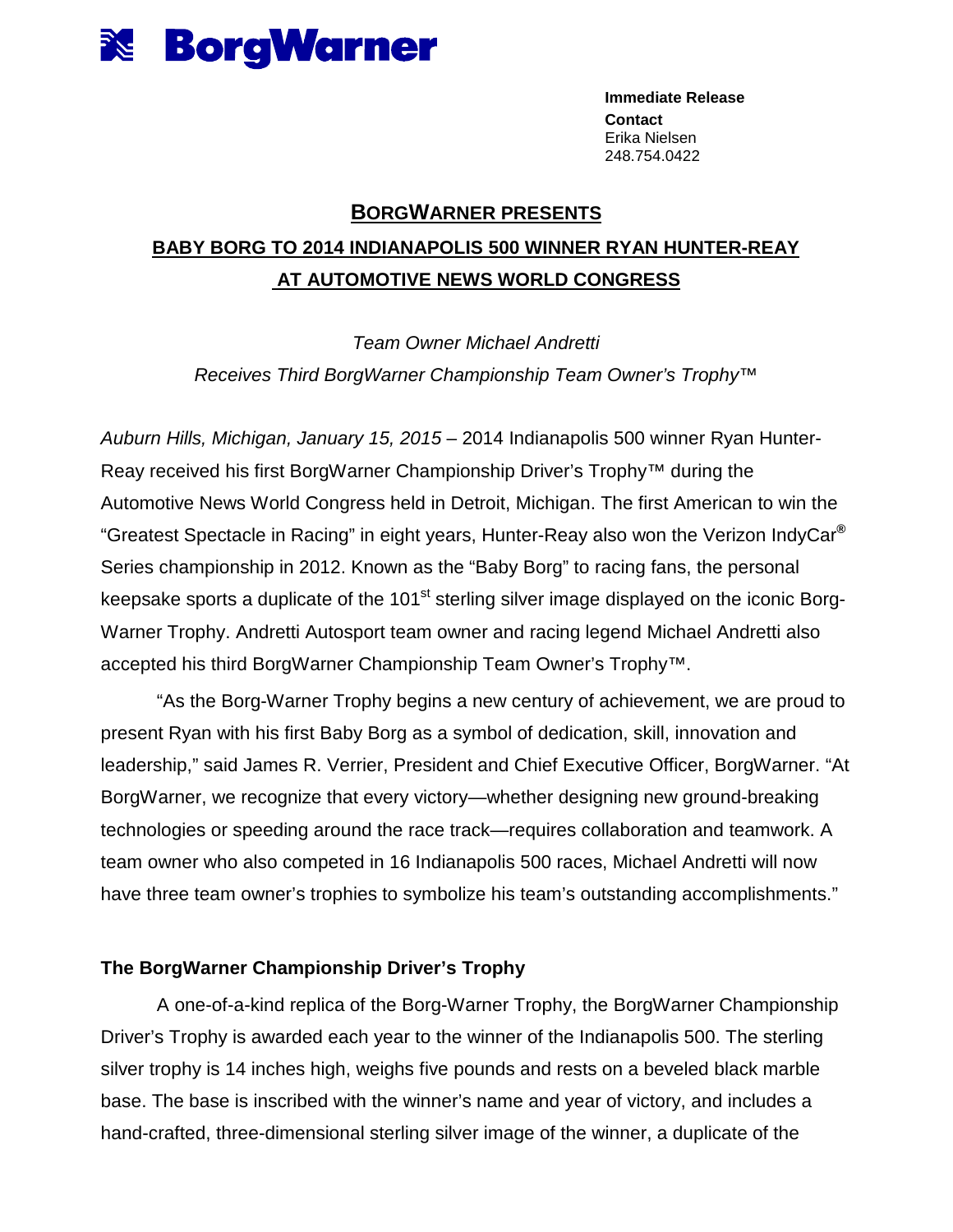BorgWarner Inc. (BorgWarner Presents Baby Borg to 2014 Indianapolis 500 Winner Ryan Hunter-Reay at Automotive News World Congress) –2

image affixed to the full-sized Borg-Warner Trophy. BorgWarner established the driver's trophy in 1988 to provide the driver with a personal keepsake of their victory.

For more photos from the event, visit BorgWarner's Facebook page. https://www.facebook.com/pages/BorgWarner-Inc/121677597857698?ref=hl

### **The BorgWarner Championship Team Owner's Trophy**

In 1998, the company also established the BorgWarner Championship Team Owner's Trophy as a companion to the driver's trophy. The team owner's trophy is presented to the owner(s) of the winning Indianapolis 500 racing team. Like the driver's trophy, the team owner's trophy is a replica of the Borg-Warner Trophy but features a band of art deco racing cars accented in gold to symbolize the importance of teamwork in the automotive business.

### **The Borg-Warner Trophy**

First presented in 1936, the Borg-Warner trophy features the image of every Indianapolis 500 winner sculpted in sterling silver as a tribute to over 100 years of racing history. Since the trophy stands over five feet tall and weighs more than 100 lbs., it remains on display at the Indianapolis 500 Museum, making special appearances during events such as the presentation of the driver's and owner's trophies at the World Congress. For more information, visit borgwarner.com, and choose "The Indianapolis 500" from the "Company" pull-down menu at the top of the home page.

#### **About BorgWarner**

BorgWarner Inc. (NYSE: BWA) is a product leader in highly engineered components and systems for powertrains around the world. Operating manufacturing and technical facilities in 60 locations in 19 countries, the company delivers innovative powertrain solutions to improve fuel economy, reduce emissions and enhance performance. For more information, please visit borgwarner.com.

The Borg-Warner Trophy, BorgWarner Championship Driver's Trophy, and BorgWarner Championship Team Owner's Trophy are trademarks of BorgWarner Inc.